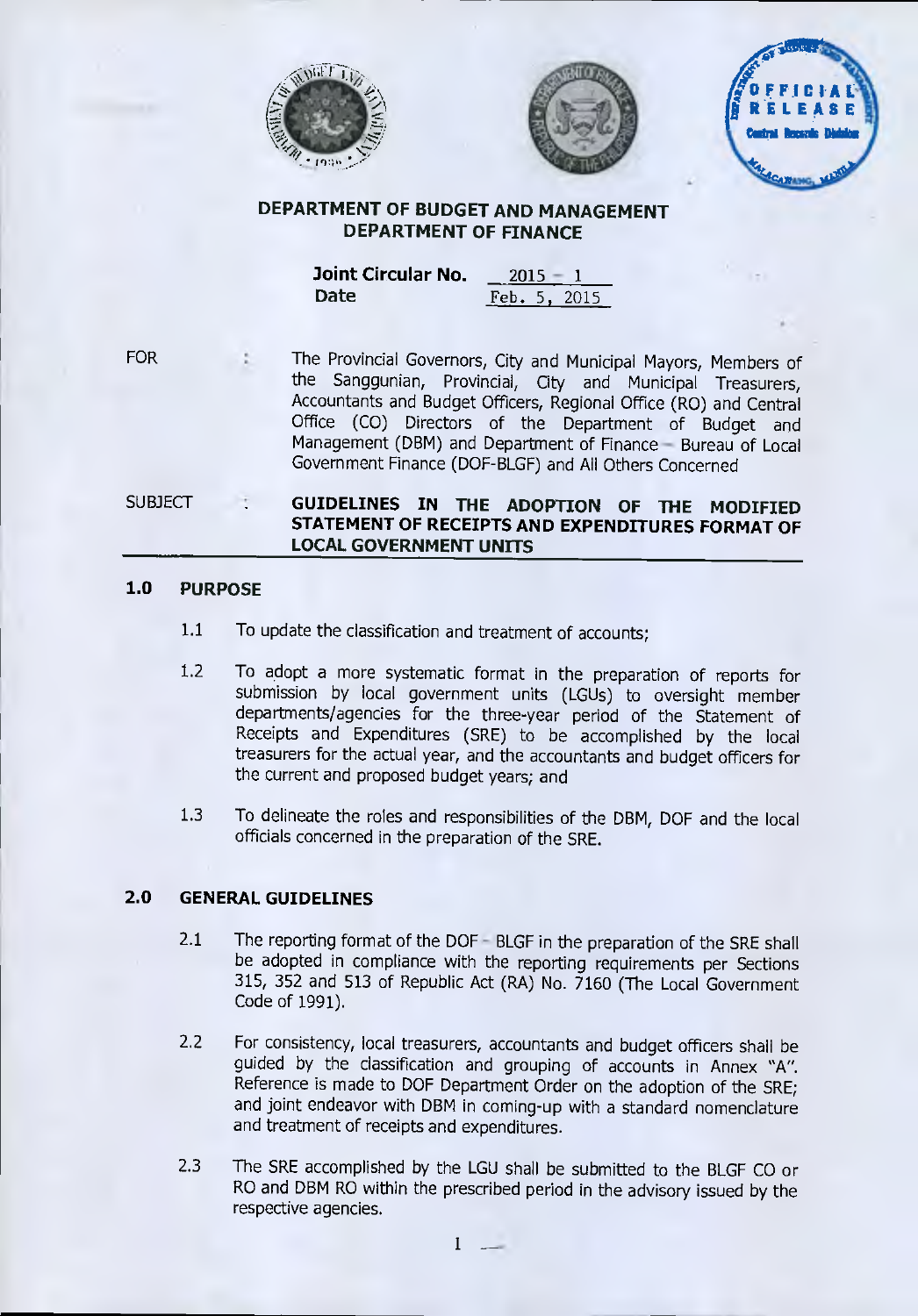### 3.0 ROLES AND RESPONSIBILITIES

- 3.1 DOE
	- 3.1.1 The DOF-BLGF ROs shall:
		- 3.1.1.1 Review the SRE reports submitted by the treasurers and ensure the accuracy of the reported information;
		- 3.1.1.2 Provide technical assistance in the preparation of the SRE when necessary;
		- 3.1.1.3 Ascertain the timely submission of reports by the Treasurers; and
		- 3.1.1.4 Validate the propriety and accuracy of the SRE reports and ensure that the ending balance of the previous year should be the beginning balance of the succeeding year. If there are adjustments, proper disclosure shall be made on the nature/details of the adjustment.
	- 3.1.2 DOF- BLGF CO shall:
		- 3.1.2.1 Monitor the LGU financial performance and provide the necessary financial advices;
		- 3.1.2.2 Prepare the consolidated SRE reports and other reports<br>required by various oversight agencies and required by various oversight agencies and. stakeholders;
		- 3.1.2.3 Conduct financial analysis on macro level;
		- 3.1.2.4 Maintain the SRE system and database and other systems linked to the SRE database;
		- 3.1.2.5 Initiate improvement in the SRE system; and
		- 3.1.2.6 Impose sanctions on Treasurers who failed to submit reports on time, or which made misrepresentations thereof.
- 3.2 DBM
	- 3.2.1 DBM ROs shall:
		- 3.2.1.1 Request LGUs under their coverage to submit the duly accomplished SRE for the current and actual year;
		- 3.2.1.2 Provide technical assistance in the preparation of the SRE; and
		- 3.2.1.3 Review the SRE submitted by LGUs with reference to the actual income collections and expenditures incurred,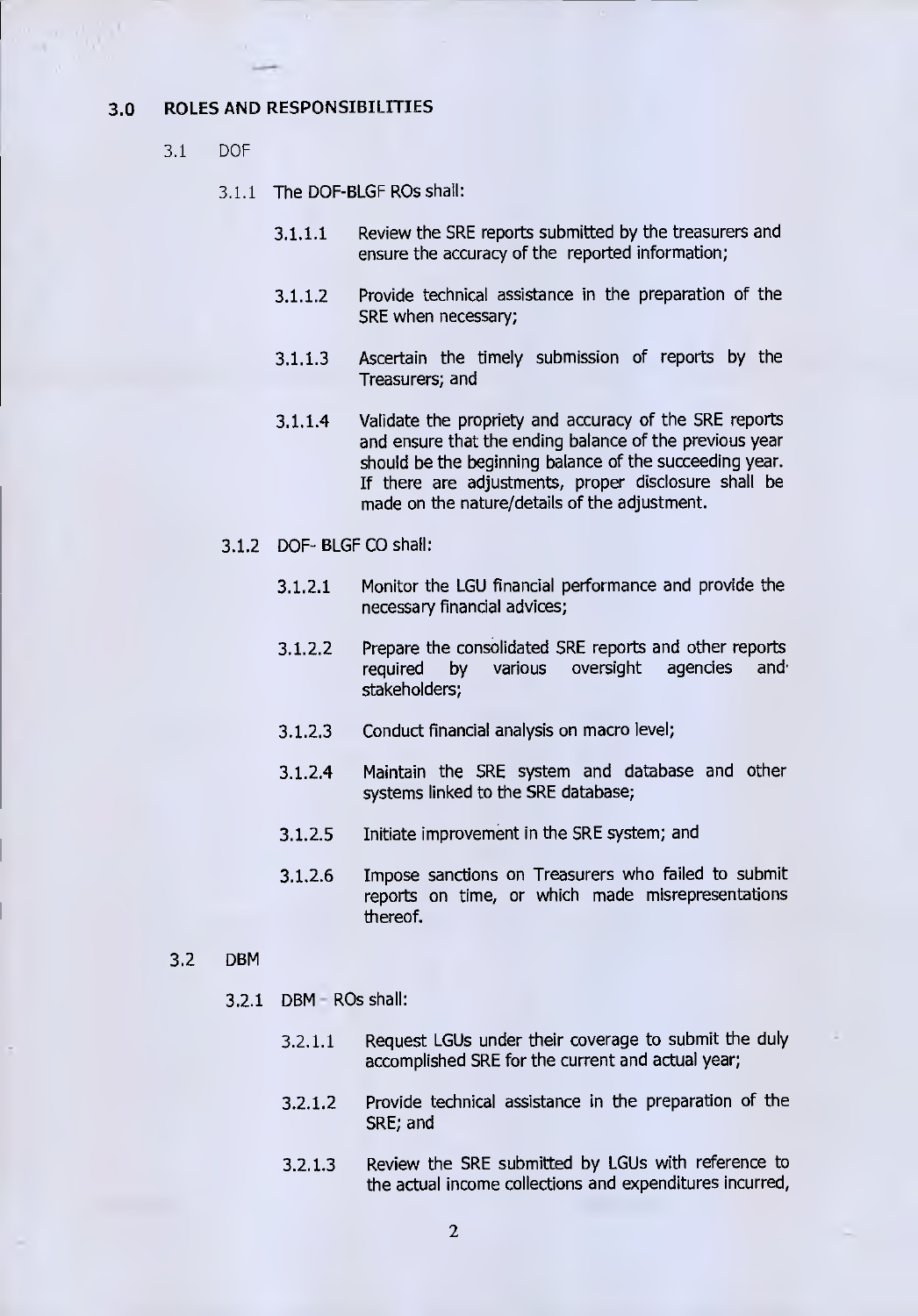and consolidate the same for submission to the DBM CO.

- 3.2.2 DBM CO shall:
	- 3.2.2.1 Prepare the consolidated SRE to be reflected in Tables F3 - F16 of the Budget of Expenditures and Sources of Financing.
- 3.3 LGU Officials Concerned

Pursuant to Section 315 of RA No. 7160, the following local officials shall:

- 3.3.1 Local Treasurers submit to the local chief executive a certified statement of the actual receipts and expenditures of the preceding fiscal year. In addition, the provincial treasurers shall review and render technical assistance to the municipal treasurers under their jurisdiction in the preparation of the reports embodied under Section 315 of RA No. 7160,
- 3.3.2 Local Accountants jointly with the local treasurer, certify the actual receipts and expenditure for the past year; and
- 3.3.3 Budget Officers prepare, in coordination with the local treasurer and accountant, the estimated receipts and expenditures of the last two quarters of the current year and that of the budget year.

#### **4.0 REPEALING CLAUSE**

All circulars that are not consistent with this Joint Circular are hereby repealed/amended accordingly.

### **5.0 EFFECTIVITY**

This Joint Circular shall take effect immediately.

**FLORENCIO B. ABAD** 

**Secretary** Department of Budget and Management

**CESAR V. PURTSIMA** 

**Secretary** Department of Finance

024853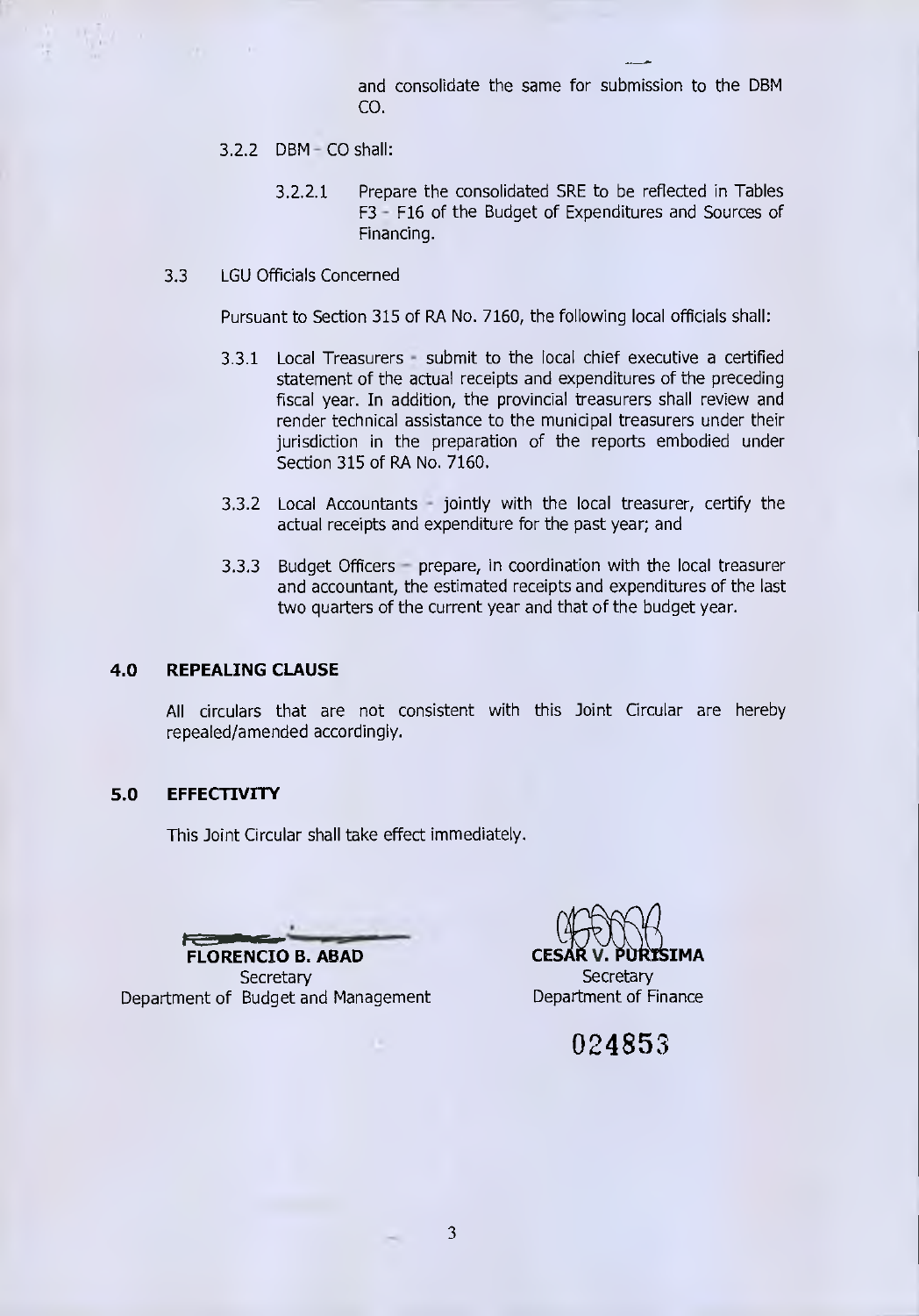# Annex "A"

### Name of LGU : \_\_ STATEMENT OF RECEIPTS AND EXPENDITURES For the period :

i.

 $\mathcal{P}=\mathcal{P}$ 

Funds

| Particulars                                                | <b>Account Code</b> |
|------------------------------------------------------------|---------------------|
| (1)                                                        | (PGCA)              |
|                                                            | (2)                 |
| <b>RECEIPTS</b>                                            |                     |
| Beginning Cash Balance<br>I.                               |                     |
| II. Receipts                                               |                     |
| A. Local Sources                                           |                     |
| 1. Tax Revenue                                             |                     |
| a. Real Property Tax (RPT)                                 |                     |
| i. Basic RPT                                               |                     |
| ii. Special Education Fund                                 |                     |
| b. Business Tax                                            |                     |
| c. Other Local Taxes                                       |                     |
| <b>Total Tax Revenue</b>                                   |                     |
| 2. Non Tax Revenue                                         |                     |
| a. Regulatory Fees                                         |                     |
| b. Service/User Charges                                    |                     |
| c. Receipts from Economic Enterprise                       |                     |
| d. Other Receipts                                          |                     |
| <b>Total Non Tax Revenue</b>                               |                     |
| <b>Total Local Sources</b>                                 |                     |
| <b>B.</b> External Sources                                 |                     |
| 1. Internal Revenue Allotment                              |                     |
| 2. Share from GOCCs (PAGCOR and PCSO)                      |                     |
| 3. Other Shares from National Tax Collection               |                     |
| a. Share from Ecozone                                      |                     |
| b. Share from EVAT                                         |                     |
| c. Share from National Wealth                              |                     |
| d. Share from Tobacco Excise Tax                           |                     |
| 4. Inter-Local Transfer                                    |                     |
| 5. Extraordinary Receipts / Grants / Donation / Aids       |                     |
| <b>Total External Sources</b>                              |                     |
| C. Non-Income Receipts                                     |                     |
| 1. Capital Investment Receipts                             |                     |
| a. Proceeds from Sale of Assets                            |                     |
| b. Proceeds from Sale of Debt Securities of Other Entities |                     |
| c. Collection of Loans Receivables                         |                     |
| <b>Total Capital Investment Receipts</b>                   |                     |
| 2. Receipts from Loans and Borrowings                      |                     |
| Acquisition of Loans<br>a.                                 |                     |
| b. Issuance of Bonds                                       |                     |
| Total Receipts from Loans and Borrowings                   |                     |
| <b>Total Non-Income Receipts</b>                           |                     |
| <b>Total Receipts</b>                                      |                     |